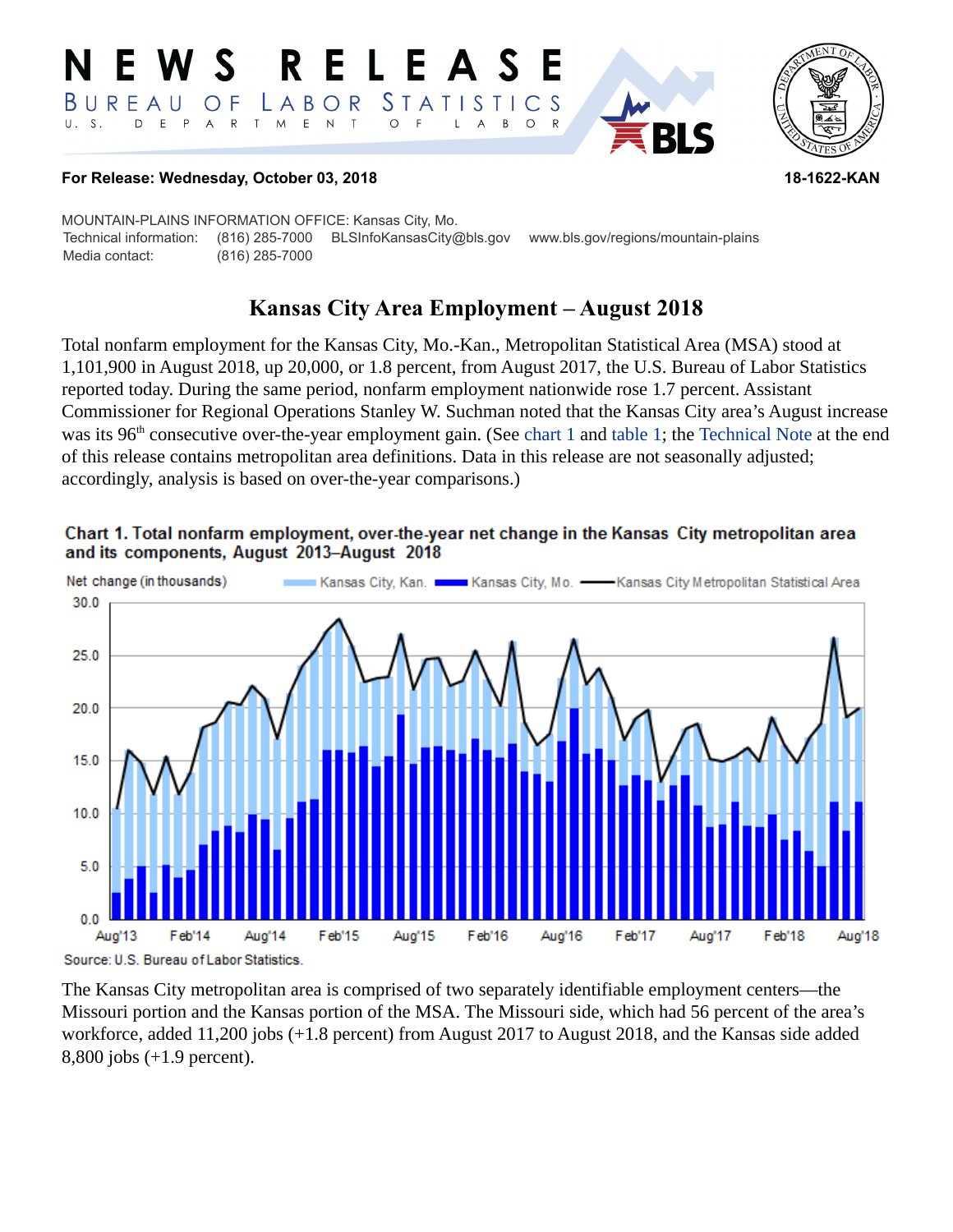Mining, logging, and construction, one of the smallest supersectors in the local area, had the largest employment increase, adding 5,000 jobs (+9.8 percent) from August 2017 to August 2018. The growth was led by a gain of 3,900 jobs in the Missouri portion of the area.

Four additional supersectors added more than 2,500 jobs since August 2017 in the metropolitan area. Professional and business services employment rose by 3,600 over the year, followed closely by a gain of 3,500 jobs in government. Employment growth in these two supersectors was largely attributable to job gains in the Missouri portion of the area. The 1.9-percent rate of local job growth in professional and business services was less than the national rate of 2.6 percent. Government's local rate of job growth, 2.5 percent, outpaced the national gain of 0.2 percent. Leisure and hospitality added 3,100 local jobs over the year, also led by growth in the Missouri side of the metropolitan area. The 2.7-percent rate of local job growth for this supersector compared to a national rate of 1.6 percent. Trade, transportation, and utilities, the metropolitan area's largest supersector, added 2,800 jobs since August 2017, with all of the gain in the Kansas portion of the area. This supersector's 1.3-percent rate of local job growth was similar to the national gain of 1.2 percent.

The information supersector lost 1,000 jobs in the Kansas City area over the year, with losses in both the Missouri and Kansas portions. The local job loss rate of 5.6 percent was seven times the 0.8 percent rate of loss for the nation.

## **Metropolitan area employment data for September 2018 are scheduled to be released on Friday, October 19, 2018, at 10:00 a.m. (ET).**

# **Technical Note**

<span id="page-1-0"></span>This release presents nonfarm payroll employment estimates from the Current Employment Statistics (CES) program. The CES survey is a Federal-State cooperative endeavor between State employment security agencies and the Bureau of Labor Statistics.

**Definitions**. Employment data refer to persons on establishment payrolls who receive pay for any part of the pay period which includes the 12th of the month. Persons are counted at their place of work rather than at their place of residence; those appearing on more than one payroll are counted on each payroll. Industries are classified on the basis of their principal activity in accordance with the 2017 version of the North American Industry Classification System.

**Method of estimation**. CES State and Area employment data are produced using several estimation procedures. Where possible these data are produced using a "weighted link relative" estimation technique in which a ratio of current-month weighted employment to that of the previous-month weighted employment is computed from a sample of establishments reporting for both months. The estimates of employment for the current month are then obtained by multiplying these ratios by the previous month's employment estimates. The weighted link relative technique is utilized for data series where the sample size meets certain statistical criteria.

For some employment series, the sample of establishments is very small or highly variable. In these cases, a model-based approach is used in estimation. These models use the direct sample estimates (described above), combined with forecasts of historical (benchmarked) data to decrease volatility in estimation. Two different models (Fay-Herriot Model and Small Domain Model) are used depending on the industry level being estimated. For more detailed information about each model, refer to the BLS Handbook of Methods.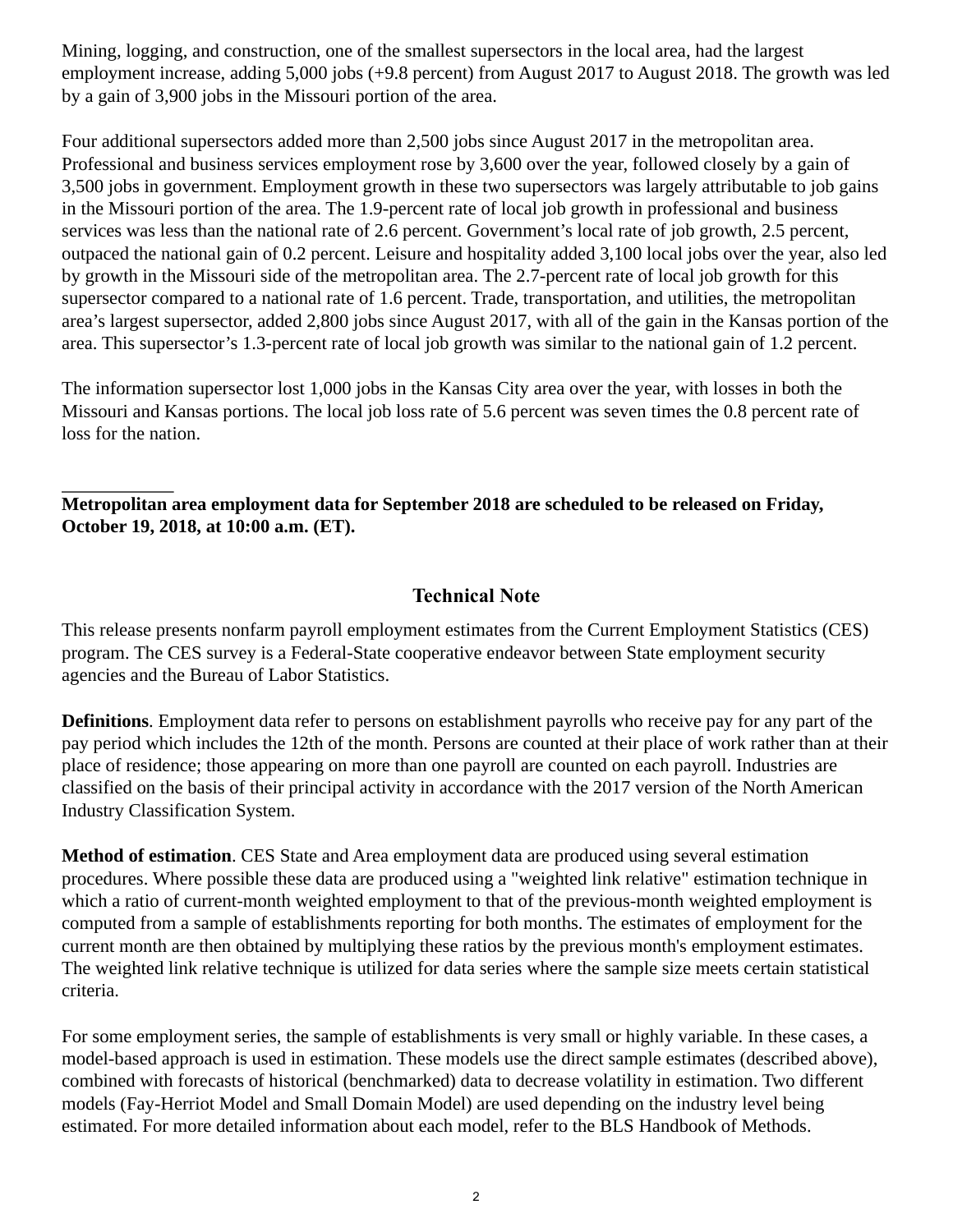**Annual revisions.** Employment estimates are adjusted annually to a complete count of jobs, called benchmarks, derived principally from tax reports which are submitted by employers who are covered under state unemployment insurance (UI) laws. The benchmark information is used to adjust the monthly estimates between the new benchmark and the preceding one and also to establish the level of employment for the new benchmark month. Thus, the benchmarking process establishes the level of employment, and the sample is used to measure the month-to-month changes in the level for the subsequent months.

**Reliability of the estimates.** The estimates presented in this release are based on sample survey, administrative data, and modeling and, thus, are subject to sampling and other types of errors. Sampling error is a measure of sampling variability--that is, variation that occurs by chance because a sample rather than the entire population is surveyed. Survey data are also subject to nonsampling errors, such as those which can be introduced into the data collection and processing operations. Estimates not directly derived from sample surveys are subject to additional errors resulting from the special estimation processes used. The sums of individual items may not always equal the totals shown in the same tables because of rounding.

**Employment estimates**. Measures of sampling error for the total private employment series are available for metropolitan areas and metropolitan divisions at [www.bls.gov/sae/790stderr.htm.](https://www.bls.gov/sae/790stderr.htm) Measures of sampling error for more detailed series at the area and division level are available upon request. Measures of sampling error for states down to the supersector level are available on the BLS website at [www.bls.gov/sae/790stderr.htm.](https://www.bls.gov/sae/790stderr.htm) Measures of nonsampling error are not available for the areas contained in this release. Information on recent benchmark revisions is available online at [www.bls.gov/web/laus/benchmark.pdf.](https://www.bls.gov/web/laus/benchmark.pdf)

**Area definitions.** The substate area data published in this release reflect the standards and definitions established by the U.S. Office of Management and Budget on July 15, 2015. A detailed list of the geographic definitions is available at [www.bls.gov/lau/lausmsa.htm.](https://www.bls.gov/lau/lausmsa.htm)

**The Kansas City, Mo.-Kan., Metropolitan Statistical Area (MSA)** includes Bates, Caldwell, Cass, Clay, Clinton, Jackson, Lafayette, Platte, and Ray Counties in Missouri; Johnson, Leavenworth, Linn, Miami, and Wyandotte Counties in Kansas.

**The Kansas City, Mo., portion** includes Bates, Caldwell, Cass, Clay, Clinton, Jackson, Lafayette, Platte, and Ray Counties in Missouri.

**The Kansas City, Kan., portion** includes Johnson, Leavenworth, Linn, Miami, and Wyandotte Counties in Kansas.

### **Additional information**

More complete information on the technical procedures used to develop these estimates and additional data appear in *Employment and Earnings*, which is available online at [www.bls.gov/opub/ee/home.htm](https://www.bls.gov/opub/ee/home.htm). Industry employment data for states and metropolitan areas from the Current Employment Statistics program are also available in the above mentioned news releases and from the BLS website at [www.bls.gov/sae/](https://www.bls.gov/sae).

Information in this release will be made available to sensory impaired individuals upon request. Voice phone: (202) 691-5200; Federal Relay Service: (800) 877-8339.